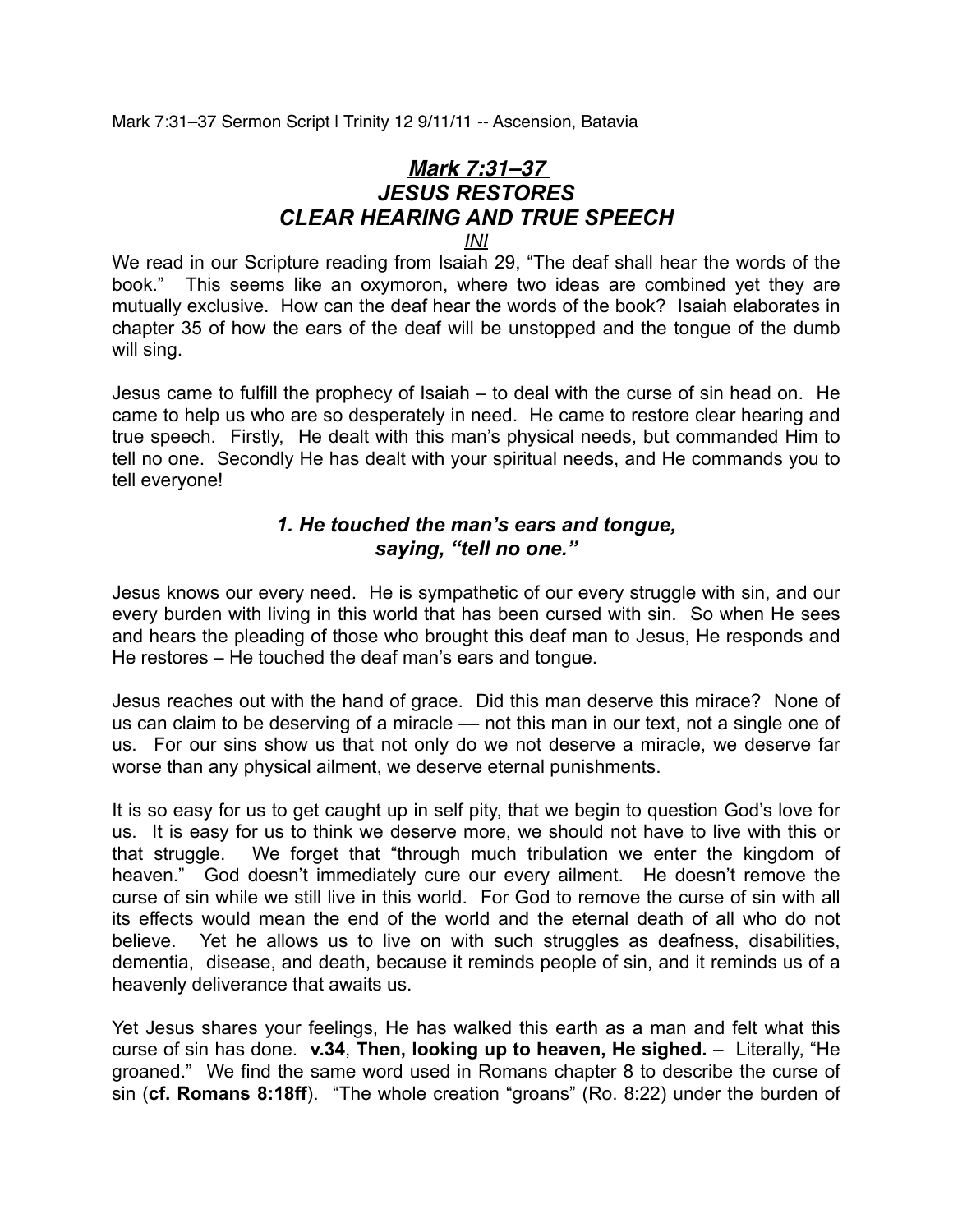sin. We too, "groan," Romans says (Ro. 8:23), as we eagerly wait fro the redemption of our body. But Paul reminds us, "**I consider that the sufferings of this present time are not worthy to be compared with the glory which shall be revealed in us** (Ro. 8:18)."

Yes, Jesus "groaned" when He looked up to heaven. He cares. And so we see Jesus reaching out to touch us. Firstly He touches this man's physical disabilities. This is grace in action. Jesus shows us that He has all power to overcome sin's curses. That He has come to restore what sin has destroyed. **v.34, He said, "Ephphatha," that is, "Be opened." 35 Immediately his ears were opened, and the impediment of his tongue was loosed, and he spoke plainly.**

So why is it then, that Jesus is so secretive about this miracle? Why does He take this man aside into private to do this, and why does He then command them to tell no one? He does so, because this sort of physical miracle was not the primary mission for which God has come to this earth and taken on flesh. Later in Jesus' life, as He sees the cross getting nearer and nearer, He says, **"Now My soul is troubled, and what shall I say? 'Father, save Me from this hour'? But for this purpose I came to this hour. (John 12:27).** For the purpose of the cross, God has become flesh. There are many ways in which Jesus could have escaped the dreadful fate. One way would be to simply serve the people's earthly needs. In the feeding of the 5000, for instance, we read that after the miracle, they sought to make Jesus king. He had to flee this temptation. And so having touched the man's ears and tongue, He tells the man, "tell no one."

Jesus did not want to become famous as the miracle worker, He needed to become famous as the chosen one who was sacrificed for the sins of all people. He came to fix much more than our physical burdens, He came to conquer our spiritual curse. Jesus restores clear hearing and true speech.

## *2. He touched your ears and tongue, saying, "tell everyone!"*

He has touched your ears and tongue also, but now His command is, "tell everyone." Now we see the ultimate goal of Jesus ministry. It was to eradicate not just the physical curses of sin, but the spiritual curses that man is under — the spiritual deafness man is born with, the spiritual bondage of man's tongue. Jesus came to cure the complete inability to hear God's Word or to speak the truth of it. He came to restore clear hearing and true speech.

Your conversion and your salvation was the primary goal of God's presence on earth in the flesh. This is what Jesus saw before Him, this is what caused Him to say, as we read earlier, **"Now My soul is troubled, and what shall I say? 'Father, save Me from this hour'? But for this purpose I came to this hour. (John 12:27).**

It was prophesied by Isaiah, **Isaiah 35:4–6 (NKJV) — 4 Say to those who are fearfulhearted, "Be strong, do not fear! Behold, your God will come with vengeance,**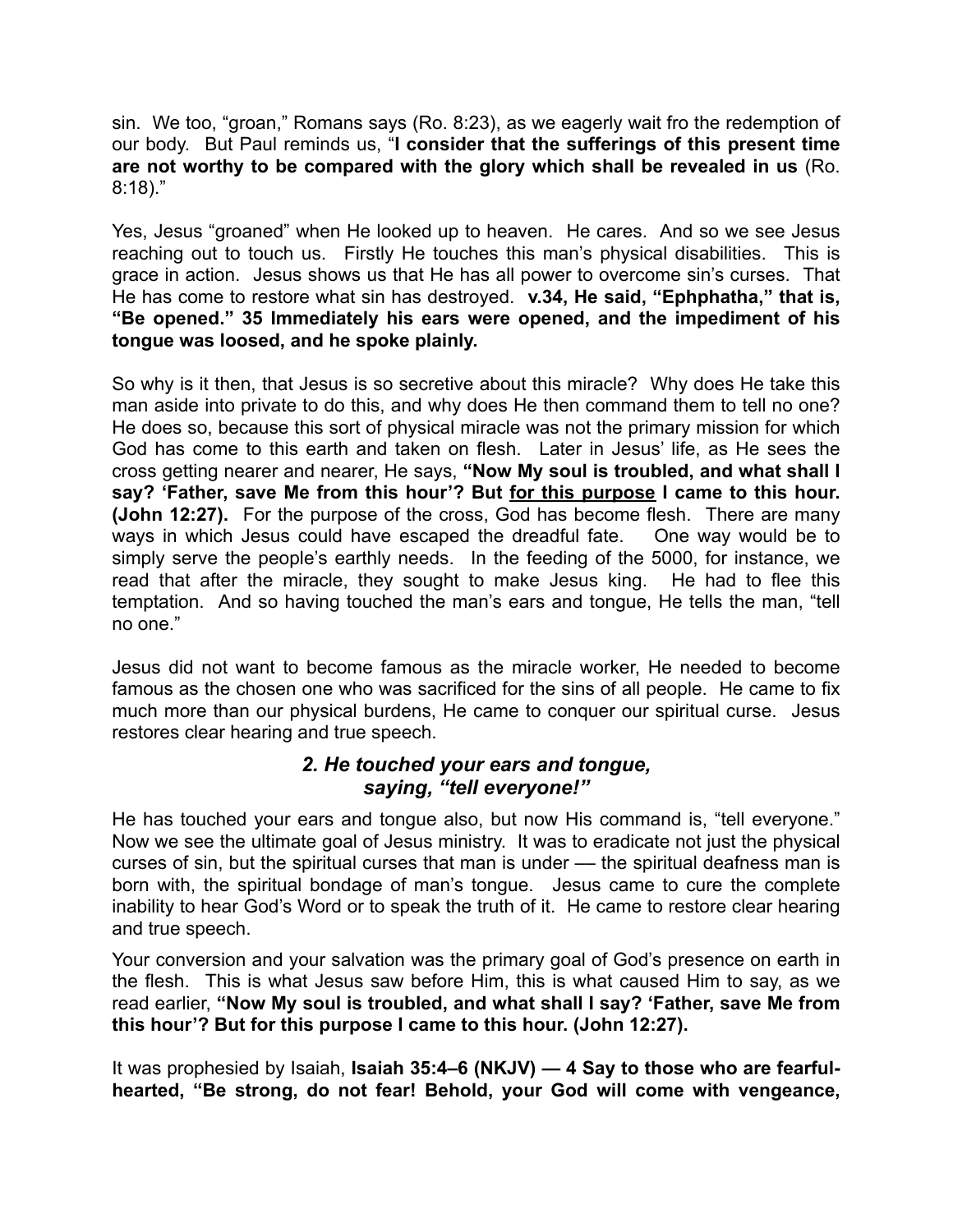**With the recompense of God; He will come and save you." 5 Then the eyes of the blind shall be opened, And the ears of the deaf shall be unstopped. 6 Then the lame shall leap like a deer, And the tongue of the dumb sing.**

Isaiah was speaking of more than just this deaf man in our text. He pictures also water busting forth in a dry desert and the ransomed of the LORD returning on the Highway of Holiness. He says, "**And the ransomed of the LORD will come to Zion with singing, with everlasting joy on their heads ... sorrow and sighing shall flee away**" (Is. 35:10).

In the midst of the sorrow, sighing, and groaning that this sinful world brings upon us, we are reminded of the everlasting joy that is ours through Christ. We are reminded that we are the ransomed of the LORD, the precious treasures of His kingdom. We are currently on a path to an everlasting home where all the world's sorrow, sighing, and groaning will flee away. As we read ealier, "**I consider that the sufferings of this present time are not worthy to be compared with the glory which shall be revealed in us** (Ro. 8:18)."

All this because Jesus has touched you ears to hear it. Isaiah said, the ears of the deaf shall be unstopped." He uses the same Hebrew root word we find in our text when Jesus says ephphatha. — "be opened." One of the greatest curses that sin has brought upon man, is the inability to hear the true God speak. You need to know this as you venture out into a world where many are still under this curse. By nature they won't hear what you are saying to them about God, about sin, and about our Savior. Many are still deaf, but guess who has the power to overcome this disability?

Let's take your baptism for example. You were born deaf. Yet, Jesus, through baptism, worked a miracle. And just as with the deaf man in our text, Jesus does so individually. He took you aside. Conversion is not a mass miracle, it was just you and the Holy Spirit. Jesus reached out through Water and the Word to touch your ears and your tongue.

Again, just as grace was behind Jesus coming to this man's needs, so grace is behind Jesus meeting your needs. We have not deserved a thing from God. Yet His generosity toward you knows no limit. Through your baptism, God has brought to you the forgiveness of sins and eternal life.

We confess with Martin Luther, "I believe that I cannot by my own reason or strength believe in Jesus Christ, my Lord, or come to Him, but the Holy Spirit has called my by the Gospel, enlightened me with His gifts, sanctified , and kept me in the true faith."

Think of how deaf ears affect a persons ability to speak the right sounds out of the mouth. This could be what is behind the reference to the man having an "impediment in his speech." A deaf man has never heard the sounds we speak, so he struggles to imitate them.